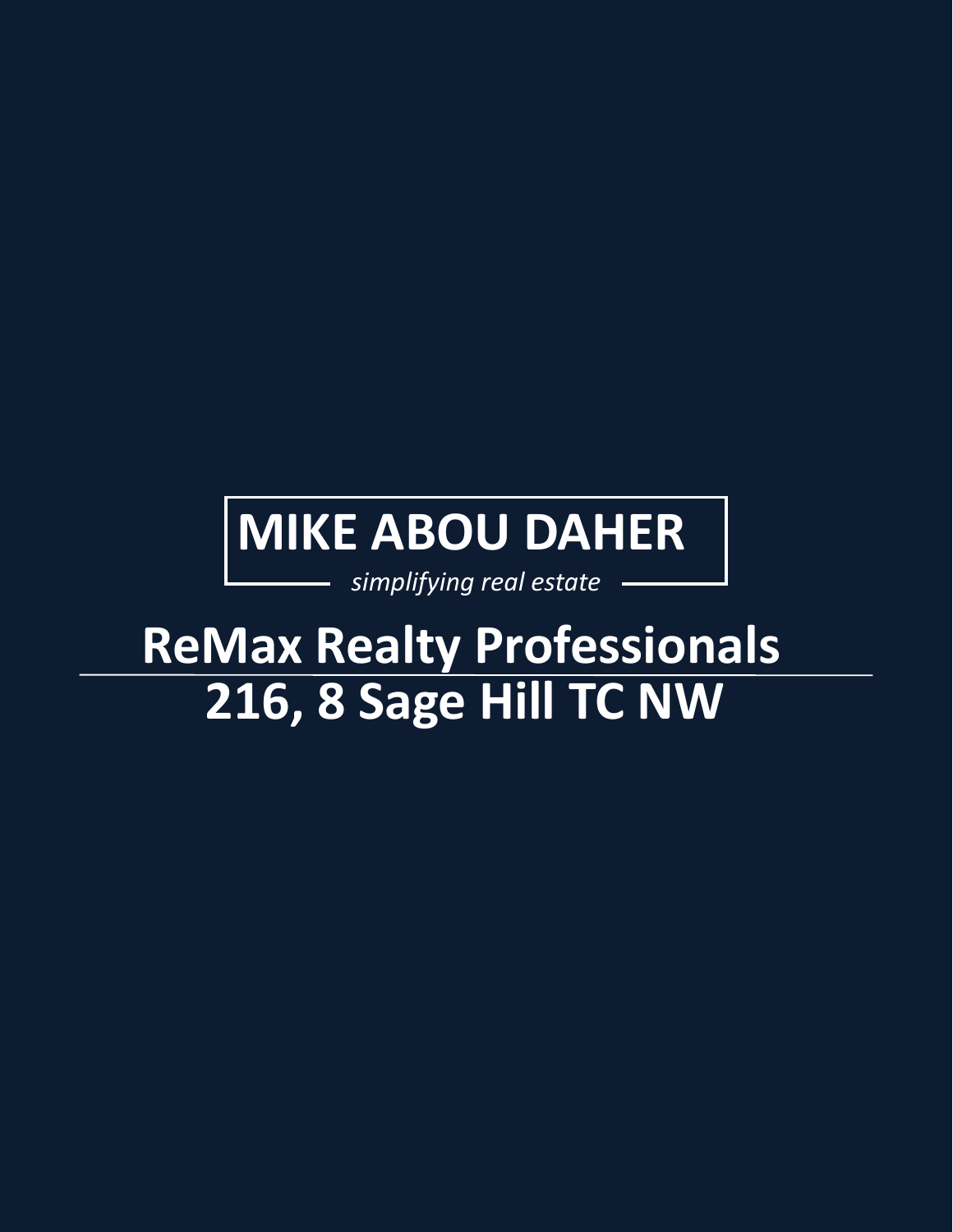

### **216, 8 Sage Hill Terrace NW**

If you've ever wanted to buy an amazing property below market value – this is the opportunity you've been waiting for! Come and check out this ultramodern and thoughtfully designed condominium, you'll be living right in the middle of the action and in close proximity to everything you need. Don't spend your time on yard work and maintenance! With this unit, you'll have all the freedom to pursue your dreams and expand your horizons.

There will never be a better opportunity for you to own your first home in such a peaceful and growing community with all the local amenities one could ask for.

**NOTE:** Seller wants this property sold and they are offering it at a great price to any buyer who is willing/able to act now!

Why are you still reading this booklet?! Make an offer on this unit today!

**FEATURES:** Open concept, Granite throughout, SS Appliances, 2 piece powder room off the kitchen convenient for guest, private balcony where you can BBQ or just chill out in your patio chair, very large master bedroom with a den area for multiple uses, laundry room with stackable washer/dryer, 4 piece en-suite bathroom, quick access to Stoney and Deerfoot trail and numerous walking paths in the area, all the shopping you need with Sage Hill Quarter, Beacon Hill and Creekside close by as well as the farmers market, secure underground bike storage, heated underground parking, plenty of street parking for visitors and company.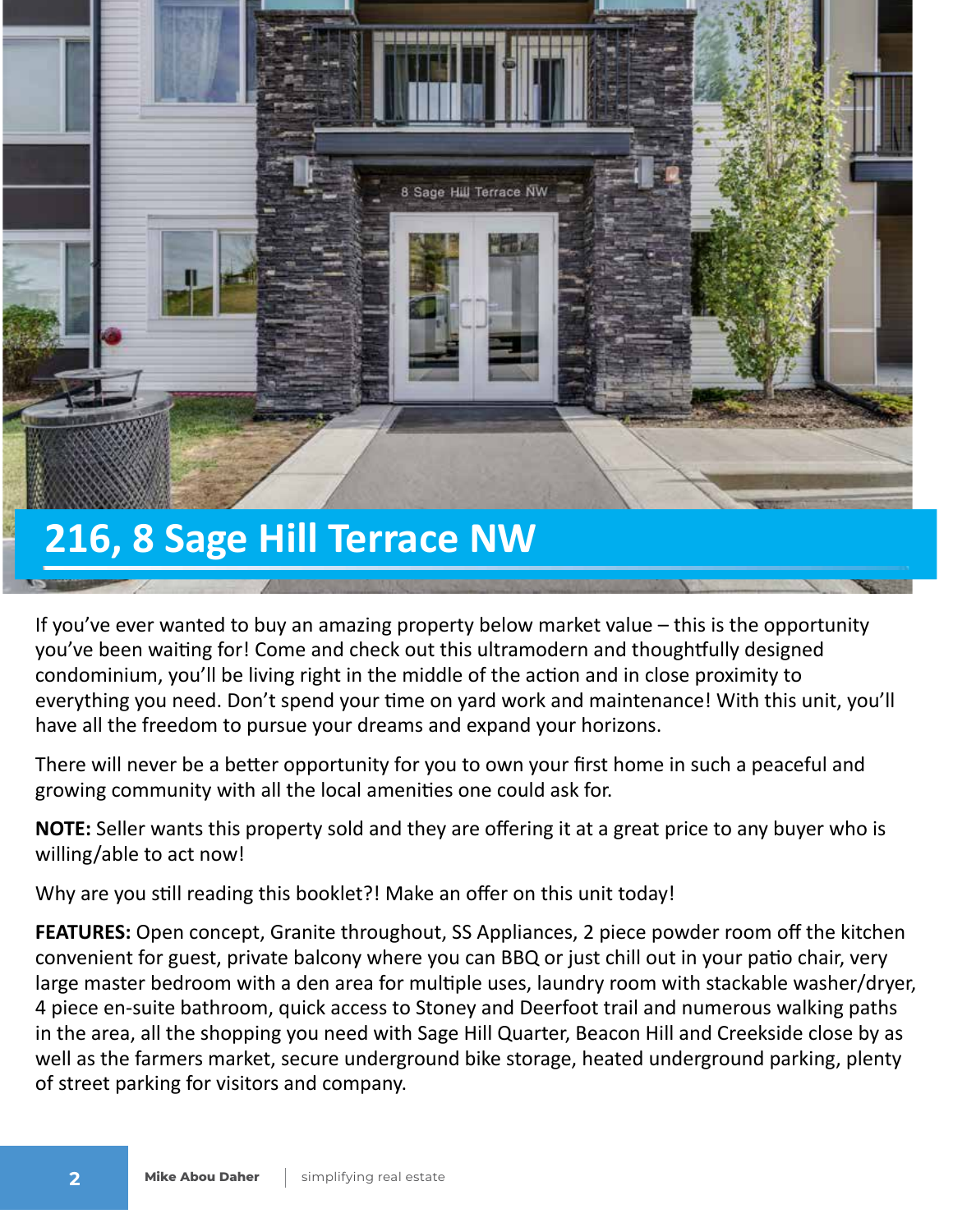

0 - Five Piece **NA** 



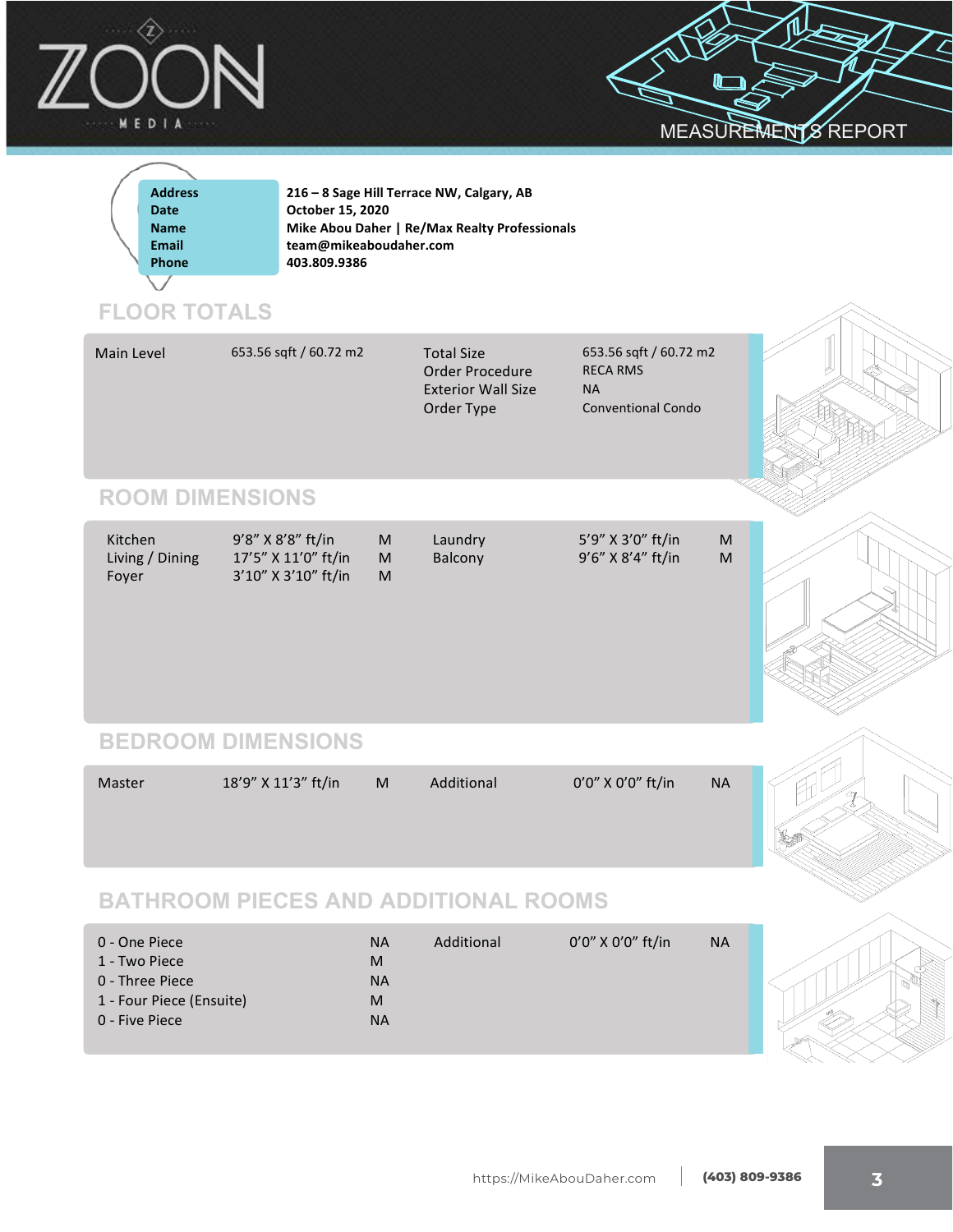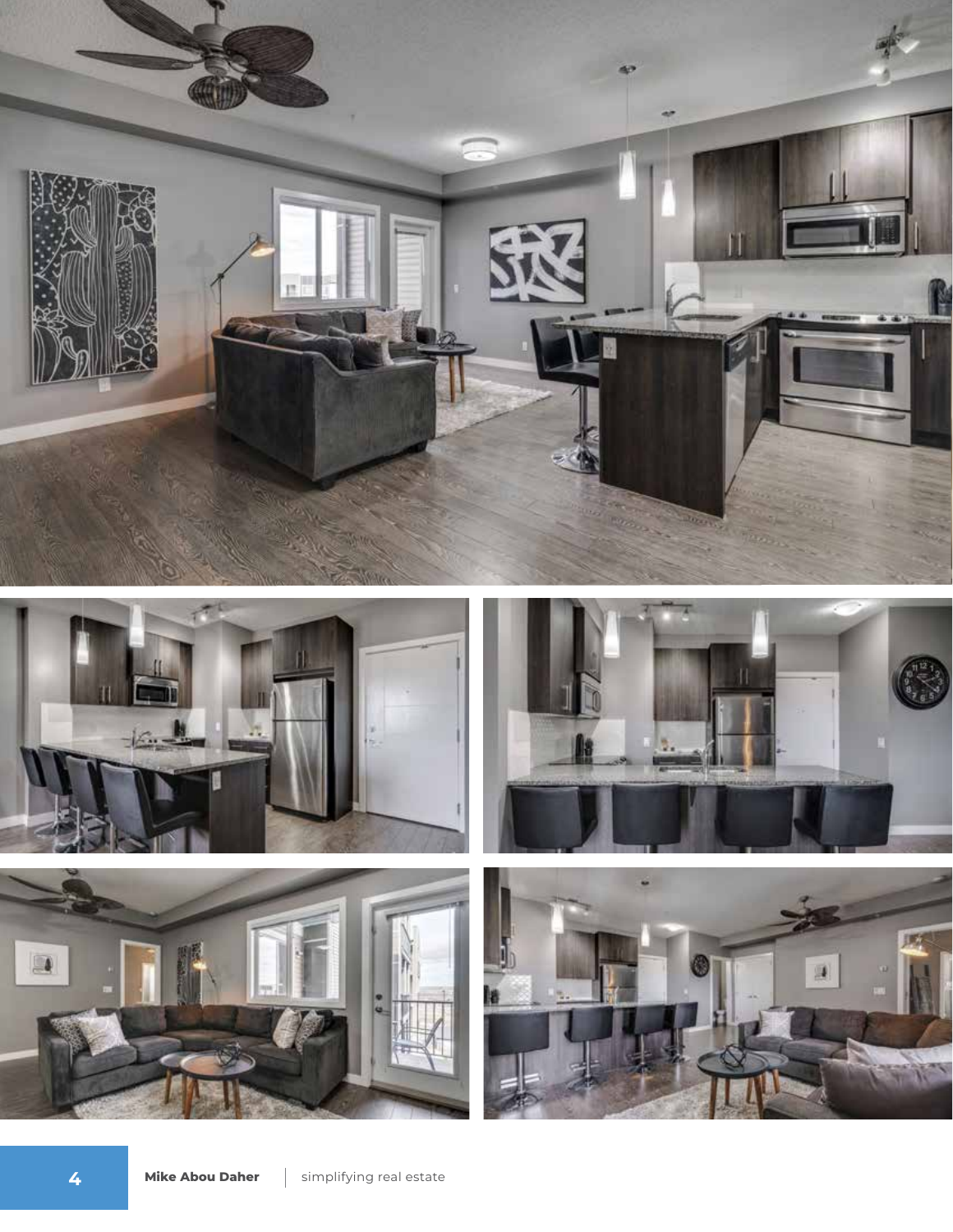







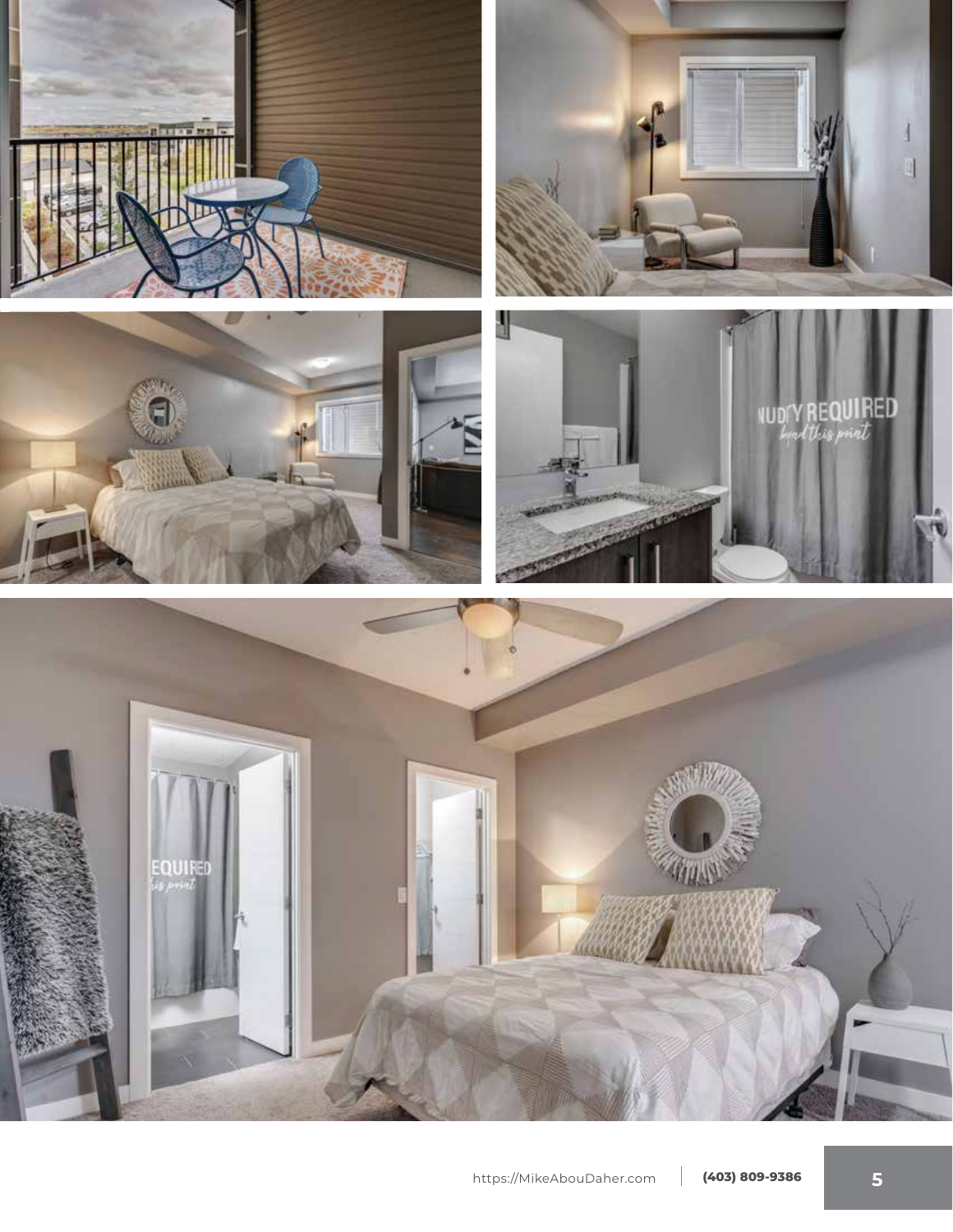## **SAGE HILL COMMUNITY**

#### **HISTORY**

The name Sage Hill comes from two significant Northwest landmarks which this community was known for.

The word "Sage" comes from the common sage plant, which used to fill the abundant green spaces in farmers fields. Today, this symbol can be seen throughout our community. "Hill" comes from the rolling hills, which spanned between Symons Valley and 144th Street through to Mountain View Road. It was not long before the area transitioned from rich farming and ranching land to suburban Sage Hill (2008) and, though both the sage and the hills were long gone, the name and the history are still an important part of the area. Dating back to 1989, Sage Hill was once a large farming community, at which point the city of Calgary announced future development and annexed land to 144th Street.

Today, this is known as Calgary city limit. The farmers are long gone, but Sage Hill remains a hub of suburban activity and one of Calgary's most popular residential communities with lots of green spaces with natural ravines and ponds.

The Sage Hill Community Association was established on July 23, 2013 to serve the residents of North Calgary during the massive growth period of the past few years. Today, Sage Hill continues to grow and reinvent itself and our community association now represents the citizens of North Calgary including Sage Meadows and Symons Gate.



#### **COMMUNITY ASSOCIATION**

Sage Hill Community Association is a vibrant organization, that acts upon the common interest and concerns of the community members and its diverse residents.



#### **SHANE HOMES YMCA**

Health and wellness facilities, child development centres with licensed child care, outdoor camp sites and over 60 community program sites.



#### **Restaurants and Amenities**

All you need is around you - four major shopping centres. Restaurants, entertainment, shopping and fitness. As well as schools, parks, playgrounds and services.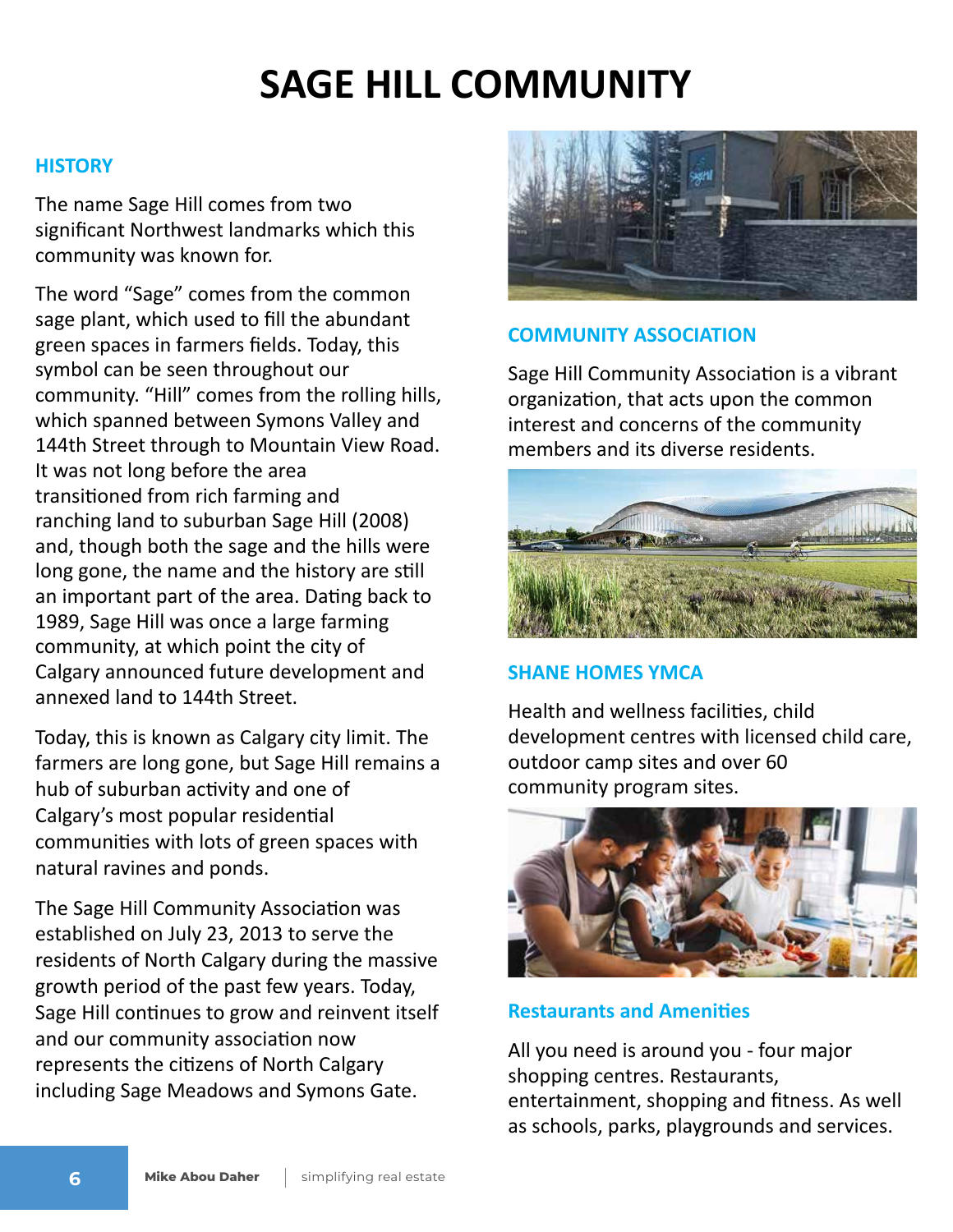## **SCHOOLS**



#### **F.E. Osborne School (6-9)**

Strong ESL program includes both integration of students into the regular classrooms and direct English language instruction.



#### **Hawkwood School (K-6)**

We view technology as a support and an integral component in the teaching and learning process.



#### **James Fowler High School (10-12)**

A positive learning/teaching relationship is central to providing the opportunity for students to have a successful school experience.



#### **Msgr. Anderson (Kindergarten)**

We are a Catholic Community of Caring; together we make every effort to create an atmosphere that fosters respect and encourages student participation.



### **Blessed Marie-Rose (K-9)**

We are dedicated to providing a strong Faith-based education program that teaches Catholic values and supports the education of the whole child.



### **Notre Dame (10-12)**

During our school's history, the students have experienced great success in Athletics, Fine Arts and numerous other curriculum and extra curricular activities.